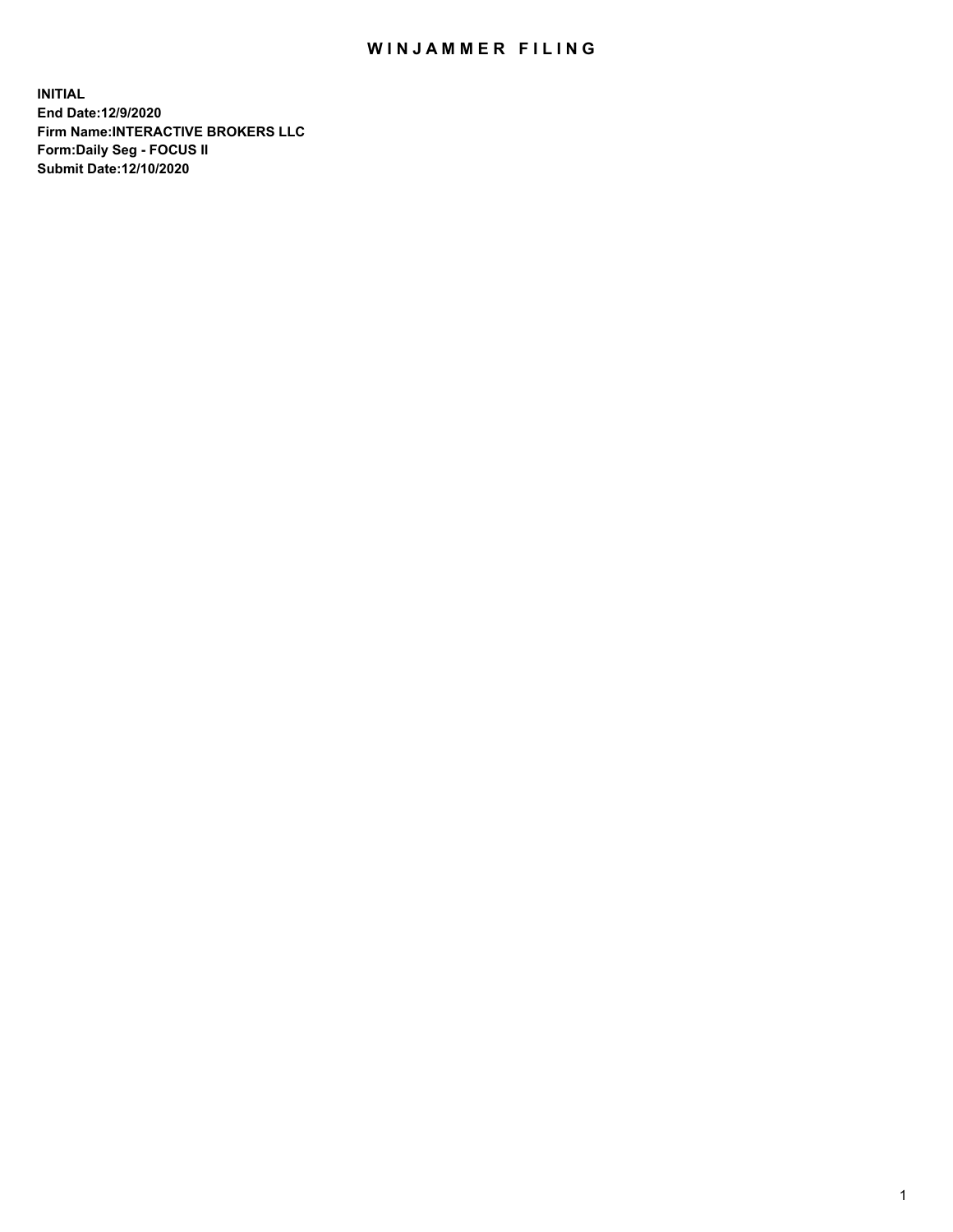**INITIAL End Date:12/9/2020 Firm Name:INTERACTIVE BROKERS LLC Form:Daily Seg - FOCUS II Submit Date:12/10/2020 Daily Segregation - Cover Page**

| Name of Company                                                                                                                                                                                                                                                                                                               | <b>INTERACTIVE BROKERS LLC</b>                                            |  |
|-------------------------------------------------------------------------------------------------------------------------------------------------------------------------------------------------------------------------------------------------------------------------------------------------------------------------------|---------------------------------------------------------------------------|--|
| <b>Contact Name</b>                                                                                                                                                                                                                                                                                                           | James Menicucci                                                           |  |
| <b>Contact Phone Number</b>                                                                                                                                                                                                                                                                                                   | 203-618-8085                                                              |  |
| <b>Contact Email Address</b>                                                                                                                                                                                                                                                                                                  | jmenicucci@interactivebrokers.c<br>$om$                                   |  |
| FCM's Customer Segregated Funds Residual Interest Target (choose one):<br>a. Minimum dollar amount: ; or<br>b. Minimum percentage of customer segregated funds required:% ; or<br>c. Dollar amount range between: and; or<br>d. Percentage range of customer segregated funds required between:% and%.                        | $\overline{\mathbf{0}}$<br>0<br>155,000,000 245,000,000<br>0 <sub>0</sub> |  |
| FCM's Customer Secured Amount Funds Residual Interest Target (choose one):<br>a. Minimum dollar amount: ; or<br>b. Minimum percentage of customer secured funds required:%; or<br>c. Dollar amount range between: and; or<br>d. Percentage range of customer secured funds required between:% and%.                           | $\overline{\mathbf{0}}$<br>$\pmb{0}$<br>80,000,000 120,000,000<br>00      |  |
| FCM's Cleared Swaps Customer Collateral Residual Interest Target (choose one):<br>a. Minimum dollar amount: ; or<br>b. Minimum percentage of cleared swaps customer collateral required:%; or<br>c. Dollar amount range between: and; or<br>d. Percentage range of cleared swaps customer collateral required between:% and%. | $\overline{\mathbf{0}}$<br><u>0</u><br>0 <sub>0</sub><br>0 <sub>0</sub>   |  |

Attach supporting documents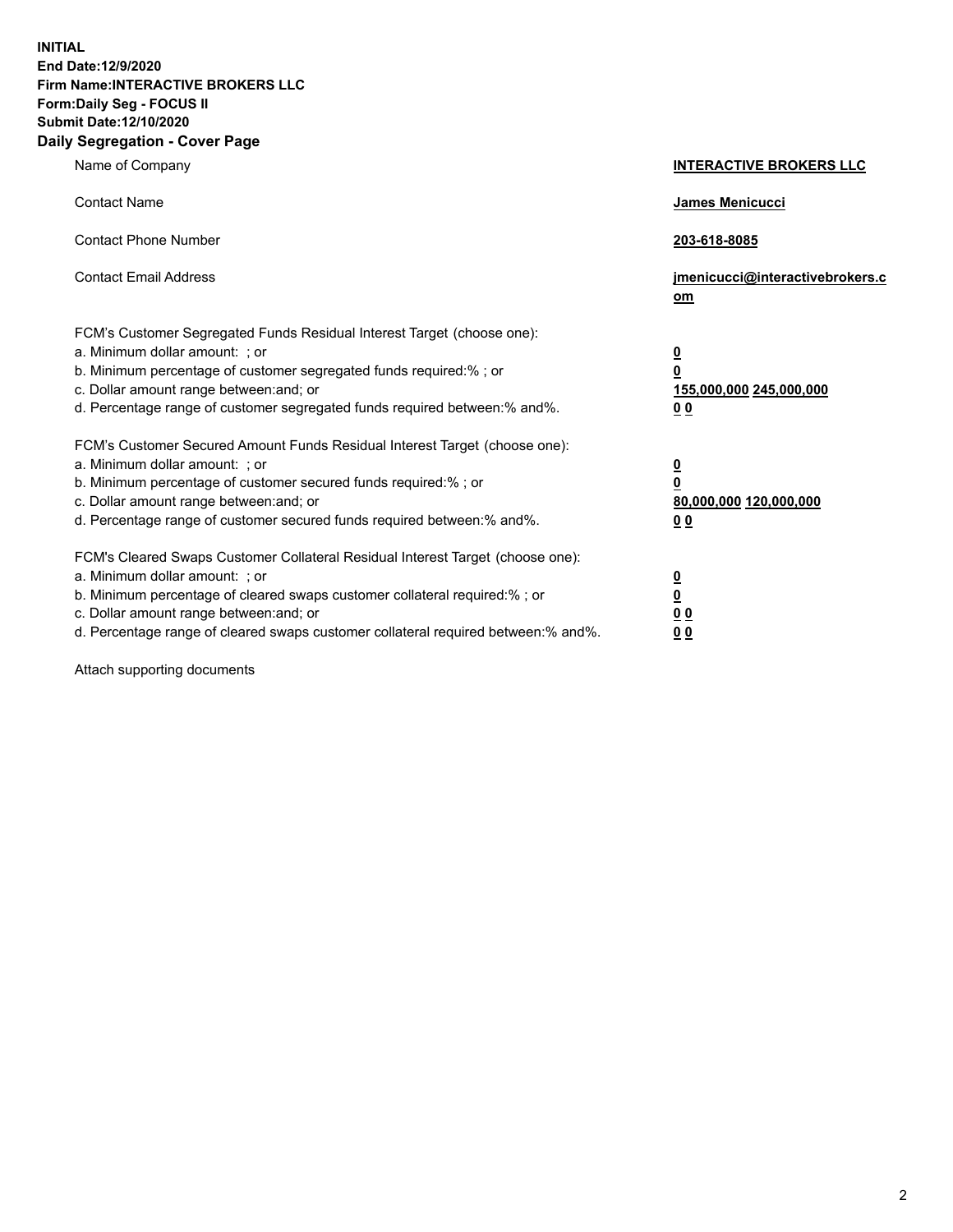**INITIAL End Date:12/9/2020 Firm Name:INTERACTIVE BROKERS LLC Form:Daily Seg - FOCUS II Submit Date:12/10/2020 Daily Segregation - Secured Amounts**

## Foreign Futures and Foreign Options Secured Amounts Amount required to be set aside pursuant to law, rule or regulation of a foreign government or a rule of a self-regulatory organization authorized thereunder **0** [7305] 1. Net ledger balance - Foreign Futures and Foreign Option Trading - All Customers A. Cash **544,294,726** [7315] B. Securities (at market) **0** [7317] 2. Net unrealized profit (loss) in open futures contracts traded on a foreign board of trade **16,317,628** [7325] 3. Exchange traded options a. Market value of open option contracts purchased on a foreign board of trade **98,555** [7335] b. Market value of open contracts granted (sold) on a foreign board of trade **-94,121** [7337] 4. Net equity (deficit) (add lines 1. 2. and 3.) **560,616,788** [7345] 5. Account liquidating to a deficit and account with a debit balances - gross amount **5,079** [7351] Less: amount offset by customer owned securities **0** [7352] **5,079** [7354] 6. Amount required to be set aside as the secured amount - Net Liquidating Equity Method (add lines 4 and 5) **560,621,867** [7355] 7. Greater of amount required to be set aside pursuant to foreign jurisdiction (above) or line 6. **560,621,867** [7360] FUNDS DEPOSITED IN SEPARATE REGULATION 30.7 ACCOUNTS 1. Cash in banks A. Banks located in the United States **5,899,877** [7500] B. Other banks qualified under Regulation 30.7 **0** [7520] **5,899,877** [7530] 2. Securities A. In safekeeping with banks located in the United States **499,945,000** [7540] B. In safekeeping with other banks qualified under Regulation 30.7 **0** [7560] **499,945,000** [7570] 3. Equities with registered futures commission merchants A. Cash **0** [7580] B. Securities **0** [7590] C. Unrealized gain (loss) on open futures contracts **0** [7600] D. Value of long option contracts **0** [7610] E. Value of short option contracts **0** [7615] **0** [7620] 4. Amounts held by clearing organizations of foreign boards of trade A. Cash **0** [7640] B. Securities **0** [7650] C. Amount due to (from) clearing organization - daily variation **0** [7660] D. Value of long option contracts **0** [7670] E. Value of short option contracts **0** [7675] **0** [7680] 5. Amounts held by members of foreign boards of trade A. Cash **167,295,704** [7700] B. Securities **0** [7710] C. Unrealized gain (loss) on open futures contracts **7,527,138** [7720] D. Value of long option contracts **98,555** [7730] E. Value of short option contracts **-94,121** [7735] **174,827,276** [7740] 6. Amounts with other depositories designated by a foreign board of trade **0** [7760] 7. Segregated funds on hand **0** [7765] 8. Total funds in separate section 30.7 accounts **680,672,153** [7770] 9. Excess (deficiency) Set Aside for Secured Amount (subtract line 7 Secured Statement Page 1 from Line 8) **120,050,286** [7380] 10. Management Target Amount for Excess funds in separate section 30.7 accounts **80,000,000** [7780] 11. Excess (deficiency) funds in separate 30.7 accounts over (under) Management Target **40,050,286** [7785]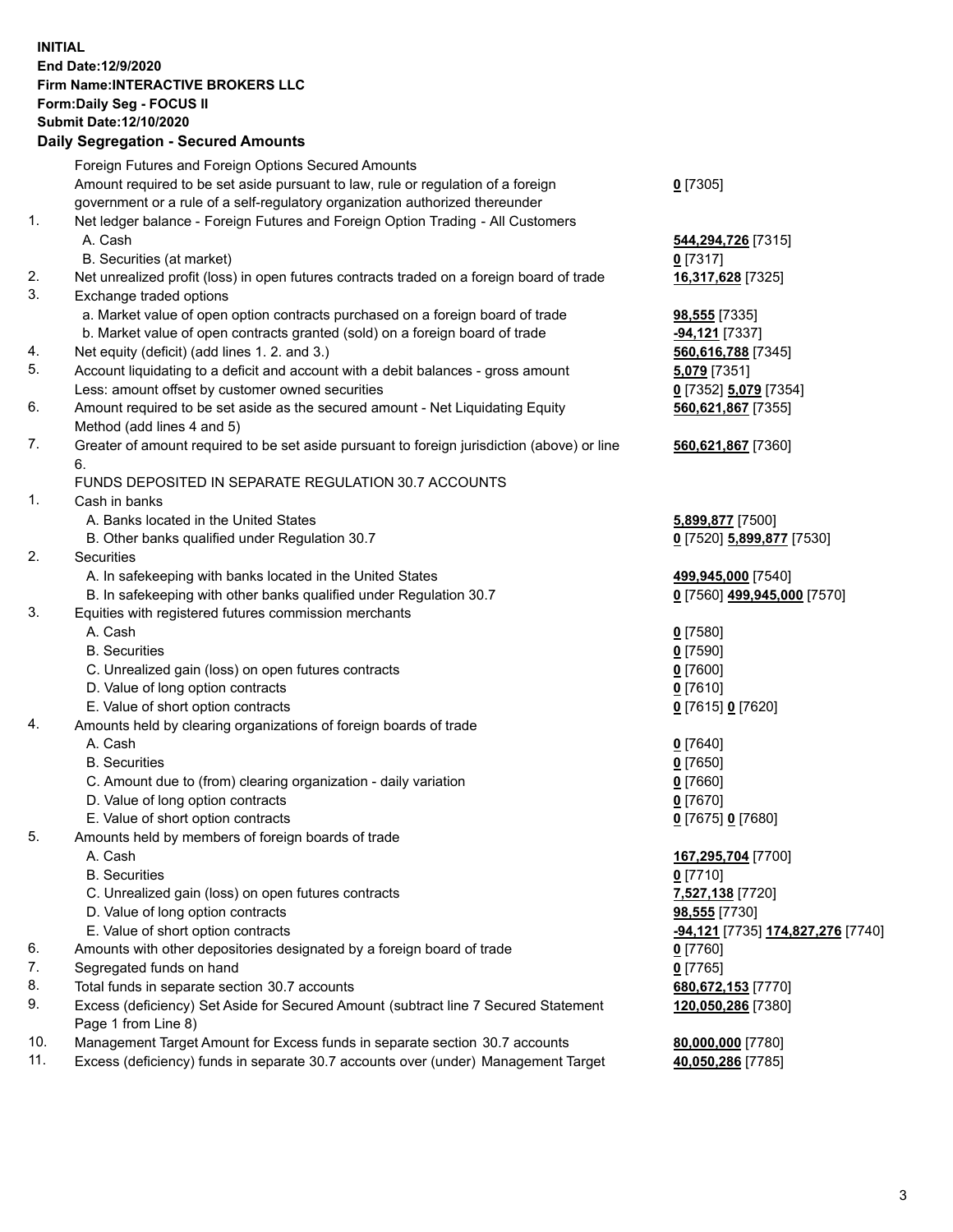**INITIAL End Date:12/9/2020 Firm Name:INTERACTIVE BROKERS LLC Form:Daily Seg - FOCUS II Submit Date:12/10/2020 Daily Segregation - Segregation Statement** SEGREGATION REQUIREMENTS(Section 4d(2) of the CEAct) 1. Net ledger balance A. Cash **5,461,223,851** [7010] B. Securities (at market) **0** [7020] 2. Net unrealized profit (loss) in open futures contracts traded on a contract market **-26,778,615** [7030] 3. Exchange traded options A. Add market value of open option contracts purchased on a contract market **284,436,834** [7032] B. Deduct market value of open option contracts granted (sold) on a contract market **-262,078,795** [7033] 4. Net equity (deficit) (add lines 1, 2 and 3) **5,456,803,275** [7040] 5. Accounts liquidating to a deficit and accounts with debit balances - gross amount **4,973,317** [7045] Less: amount offset by customer securities **0** [7047] **4,973,317** [7050] 6. Amount required to be segregated (add lines 4 and 5) **5,461,776,592** [7060] FUNDS IN SEGREGATED ACCOUNTS 7. Deposited in segregated funds bank accounts A. Cash **1,194,264,411** [7070] B. Securities representing investments of customers' funds (at market) **2,461,609,170** [7080] C. Securities held for particular customers or option customers in lieu of cash (at market) **0** [7090] 8. Margins on deposit with derivatives clearing organizations of contract markets A. Cash **4,649,064** [7100] B. Securities representing investments of customers' funds (at market) **2,010,133,863** [7110] C. Securities held for particular customers or option customers in lieu of cash (at market) **0** [7120] 9. Net settlement from (to) derivatives clearing organizations of contract markets **-20,092,875** [7130] 10. Exchange traded options A. Value of open long option contracts **284,335,935** [7132] B. Value of open short option contracts **-262,043,714** [7133] 11. Net equities with other FCMs A. Net liquidating equity **0** [7140] B. Securities representing investments of customers' funds (at market) **0** [7160] C. Securities held for particular customers or option customers in lieu of cash (at market) **0** [7170] 12. Segregated funds on hand **0** [7150] 13. Total amount in segregation (add lines 7 through 12) **5,672,855,854** [7180] 14. Excess (deficiency) funds in segregation (subtract line 6 from line 13) **211,079,262** [7190] 15. Management Target Amount for Excess funds in segregation **155,000,000** [7194]

16. Excess (deficiency) funds in segregation over (under) Management Target Amount Excess

**56,079,262** [7198]